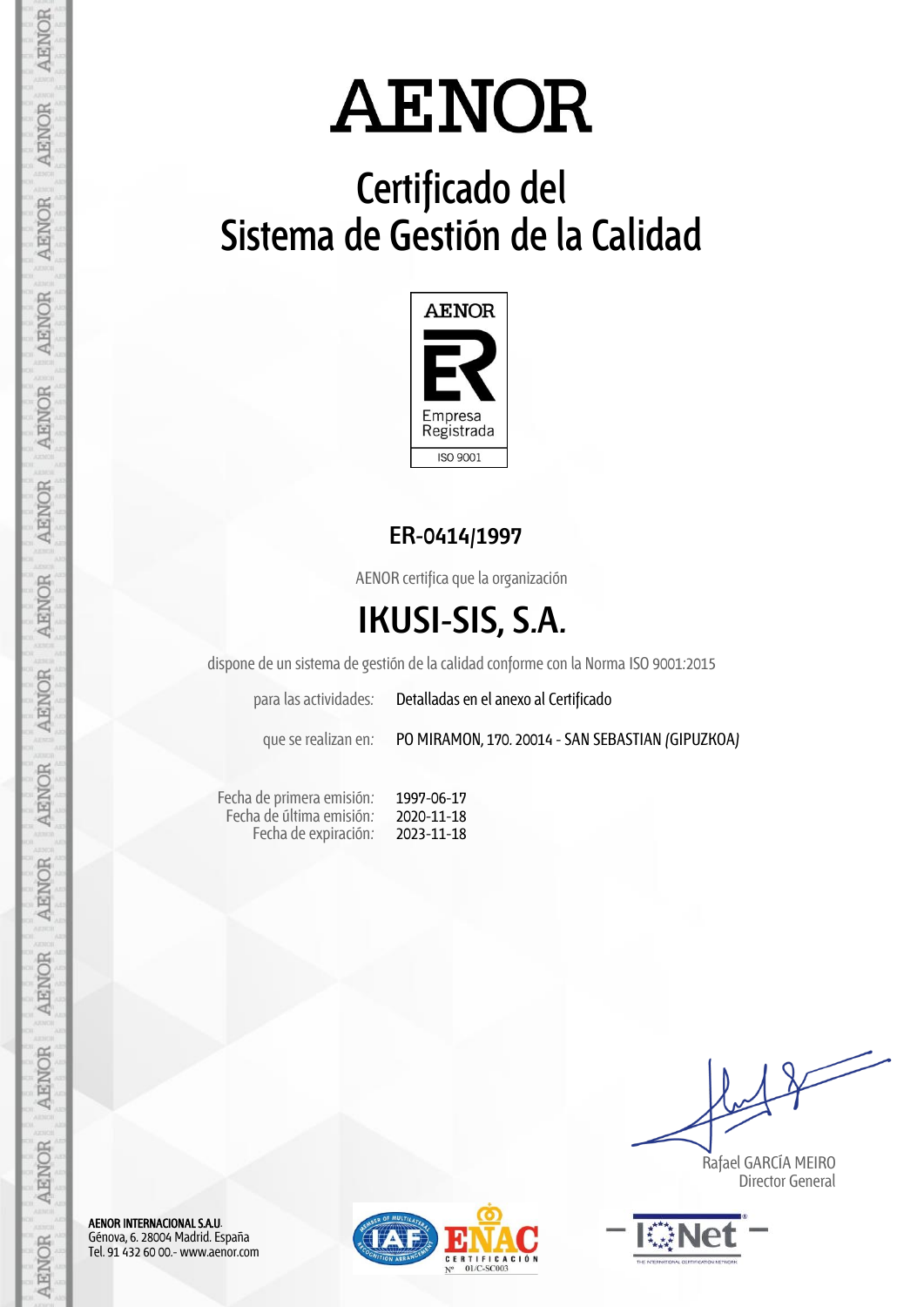# **Certificado del Sistema de Gestión de la Calidad**



## **ER-0414/1997**

## **Anexo al Certificado**

Alcance: El diseño, el desarrollo, la producción, la instalación y el servicio postventa de instalaciones de sistemas de seguridad, entre los que se encuentran también los sistemas indicados a continuación:

- Sistemas de detección y alarma de incendios.
- Sistemas de abastecimiento de agua contra incendios.
- Sistemas de hidrantes contra incendios.
- Sistemas de boca de incendio equipadas.
- Sistemas de columna seca.
- Sistemas fijos de extinción por rociadores automáticos y agua pulverizada.
- Sistemas fijos de extinción por agua nebulizada.
- Sistemas fijos de extinción por espuma física.
- Sistemas fijos de extinción por polvo.
- Sistemas fijos de extinción por agentes extintores gaseosos.
- Sistemas fijos de extinción por aerosoles condensados.
- Sistemas para el control de humos y de calor.
- Sistemas de señalización luminiscente.
- Extintores de incendio.

Fecha de primera emisión: Fecha de última emisión: Fecha de expiración:

1997-06-17 2020-11-18 2023-11-18

 Rafael GARCÍA MEIRO Director General



AENOR

**AENOR** 

**AENOR** 

**AENOR** 

**AENOR** 

**AENOR** 

**AENOR** 

**AENOR** 

**AENOR** 

AENOR

**AENOR** 

**AENOR** 

**AENOR** 

**AENOR** 

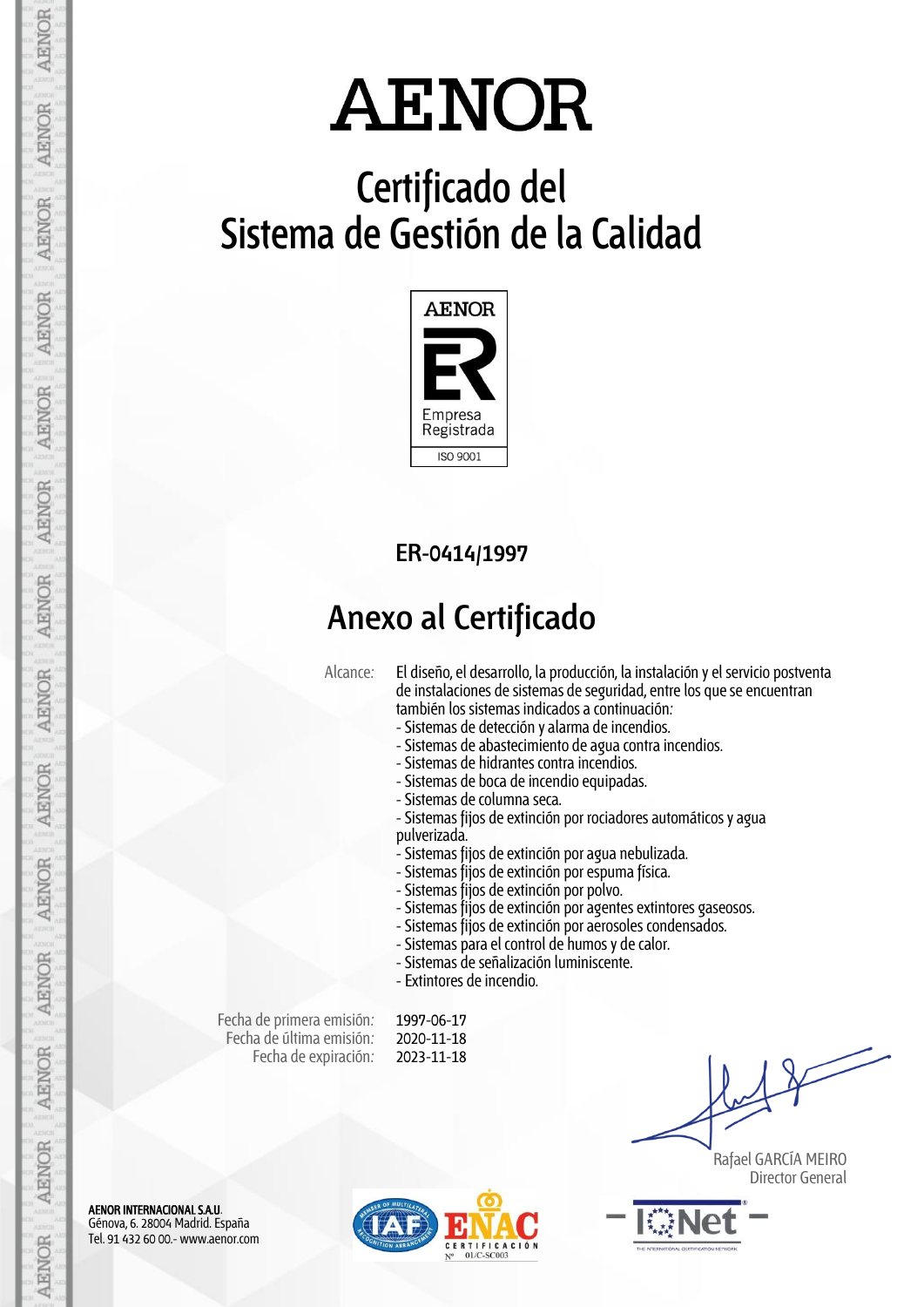|                                         | <sup>(R)</sup> |
|-----------------------------------------|----------------|
|                                         |                |
| THE INTERNATIONAL CERTIFICATION NETWORK |                |

# *CERTIFICATE*

*AENOR has issued an IQNet recognized certificate that the organization:*

## *IKUSI-SIS, S.A.*

*PO MIRAMON, 170. 20014 - SAN SEBASTIAN (GIPUZKOA)*

*has implemented and maintains a*

### *Quality Management System*

*for the following scope:* 

### *SPECIFIED IN ANNEX TO THE CERTIFICATE*

*which fulfills the requirements of the following standard*

#### *ISO 9001:2015*

*First issued on: 1999-08-01 Last issued: 2020-11-18 Validity date: 2023-11-18*

This attestation is directly linked to the IQNet Partner's original certificate and shall not be used as a stand*alone document*

### *Registration Number: ES-0414/1997*



*Alex Stoichitoiu President of IQNet*

**AENOR** 

*Rafael GARCÍA MEIRO Chief Executive Officer*

IQNet Partners\*:

AENOR *Spain* AFNOR Certification *France* APCER *Portugal* CCC *Cyprus* CISQ *Italy* CQC *China* CQM *China* CQS *Czech Republic* Cro Cert *Croatia* DQS Holding GmbH *Germany* EAGLE Certification Group *USA* FCAV *Brazil* FONDONORMA *Venezuela* ICONTEC *Colombia* Inspecta Sertifiointi Oy *Finland* INTECO *Costa Rica* IRAM *Argentina* JQA *Japan* KFQ *Korea* MIRTEC *Greece* MSZT *Hungary* Nemko AS *Norway* NSAI *Ireland NYCE-*SIGE *México* PCBC *Poland* Quality Austria *Austria* RR *Russia* SII *Israel* SIQ *Slovenia*  SIRIM QAS International *Malaysia* SQS *Switzerland* SRAC *Romania* TEST St Petersburg *Russia* TSE *Turkey* YUQS *Serbia*

\* The list of IQNet partners is valid at the time of issue of this certificate. Updated information is available under www.iqnet-certification.com